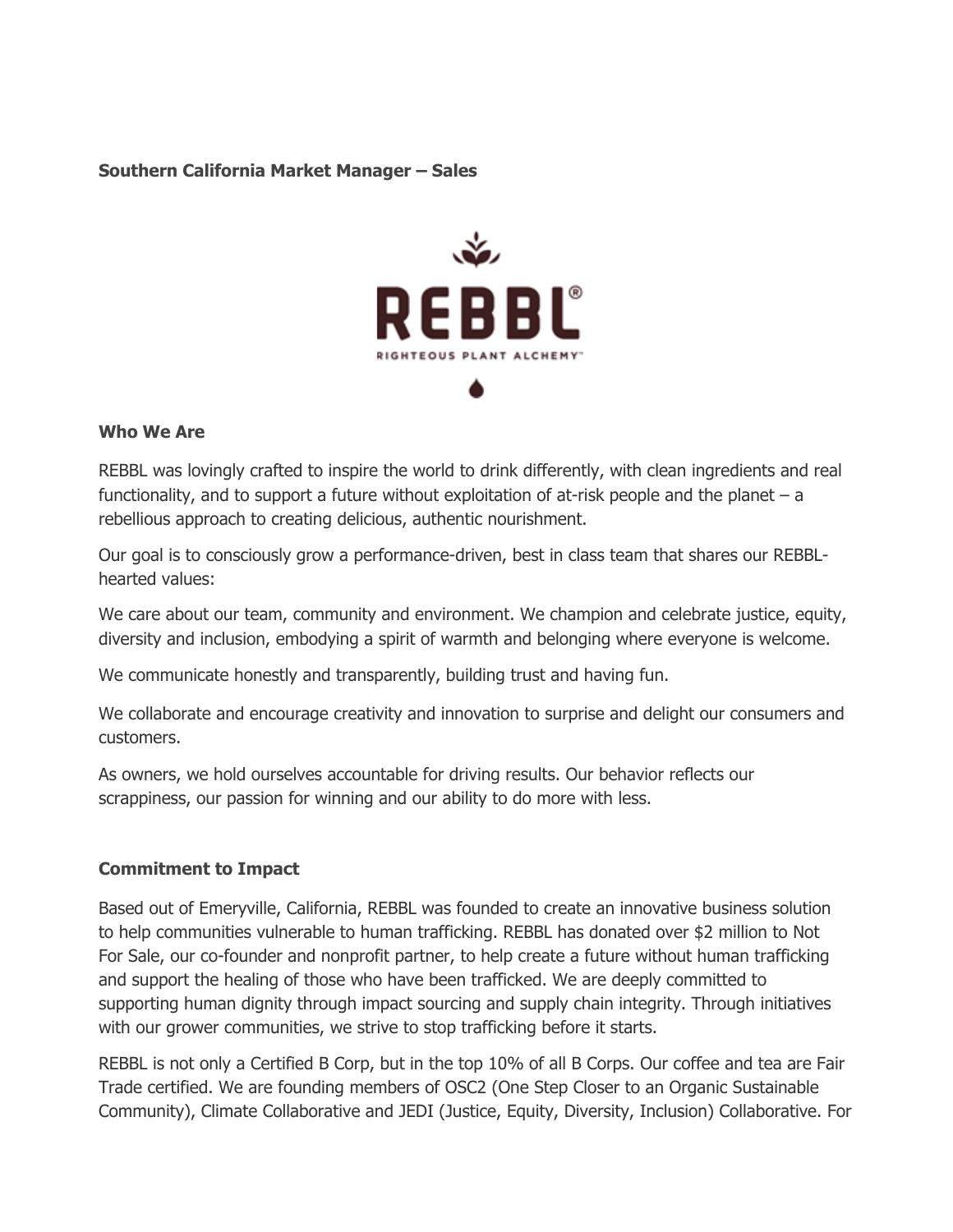more information on REBBL's impact initiatives, see our Impact Report (2018) and documentary REBBL With A Cause.

## **What We're Looking For**

As we continue to expand, we are seeking a **So Cal Market Manager (Sales Role)** to join our team in a full-time, salaried role based. This position will report to the **Western Regional Sales Manager** & the candidate will reside in the greater Los Angeles Metropolitan Area.

### **Key Role Responsibilities**

- Ability to represent all product lines for all Regional Key Account HO Buyer Calls
- Ability to lead and manage multiple initiatives at the same time
- Accountability to delivering our results and priorities
- Has an ownership mindset
- Exercises a calm attitude in a hectic environment
- Owns all retail execution in the market for all channels of business
- Achieve all annual KPI's & IBO's established for the Market
- Develop REBBL's global brand strategy into regional sales tactics, strategy, and planning
- Effectively build and manage partnerships with mainline and DSD Distributors, Brokers, Merchandisers, Retailers and Team REBBL
- Create incentive programs, promotional programs, and innovative sales strategies and monitor and evaluate impact
- **•** Effectively train, coach, manage and mentor  $3^{rd}$  party sales representatives, brokers, distributor reps and merchandisers
- Acquire New Retailers and business relationships through collaboration and connectivity
- Increase Velocity in Key Chain accounts through innovative promotions & outside the box thinking
- Ability to utilize syndicated data, identify opportunities and challenges, while helping to reach company sales goals and targets
- Optimize SKU availability and sets in key retailers while minimizing voids in all accounts
- Set and achieve 30/60/90 day goals

# **Required Qualifications**

- Must have National or Regional Key Account / headquarter call experience
- Bachelor's degree preferred
- 5 years combined experience in managing a sales territory, activating new markets and managing key retailers in respective market
- Proven track record of running sales programs and effectively managing teams and budgets
- Responsible, self-motivated, dependable, and engaging
- Outgoing and personable, capable of nurturing relationships as well as engaging strangers
- Strong written and oral communication skills and experience with Microsoft Office Suite, Power point, Excel and Google Docs preferred
- Internet Savvy
- Ability to guide and manage multiple initiatives at the same time
- Ability to create an ownership mindset in all that is done